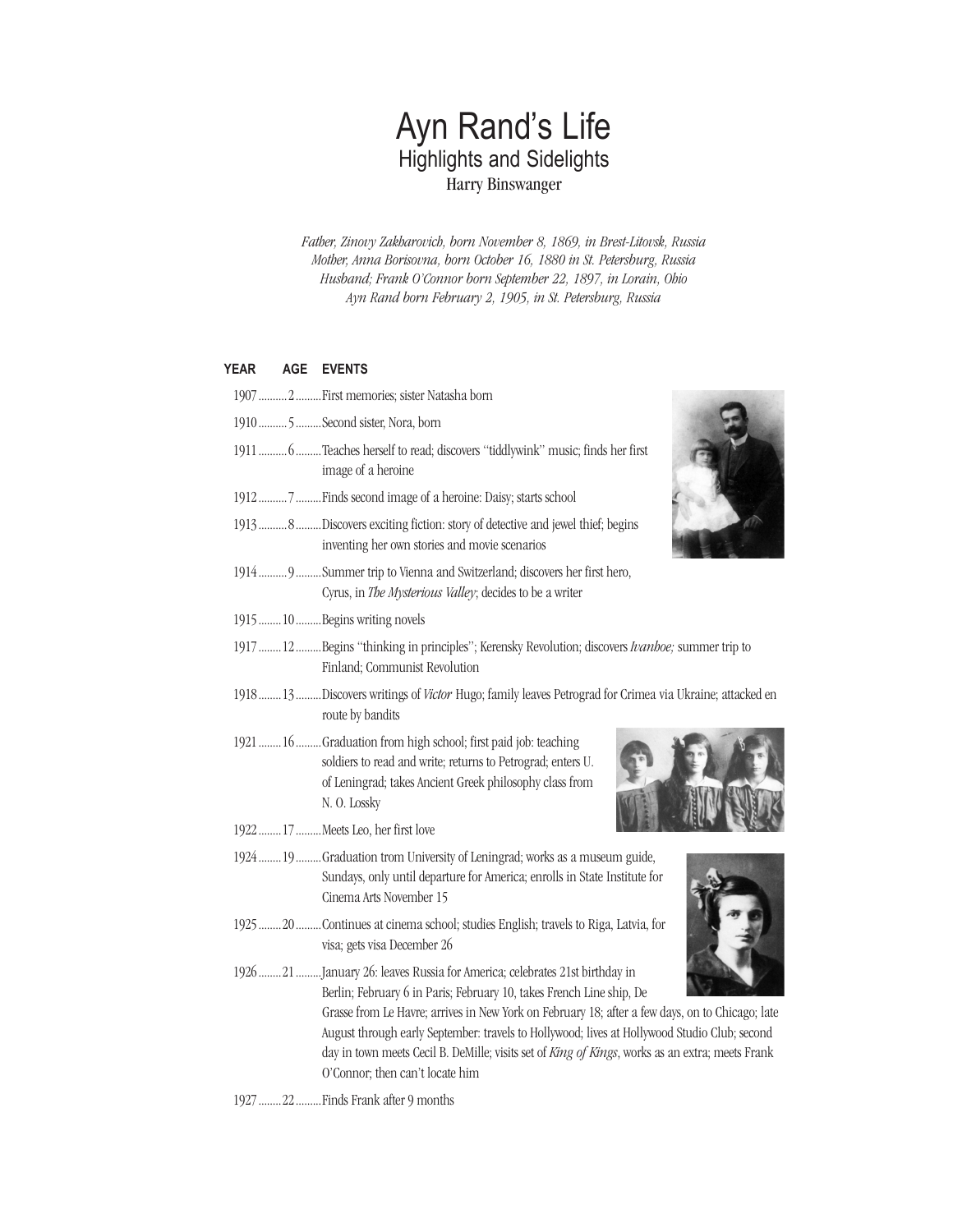### **YEAR AGE EVENTS**

- 1928........23.........Worksasa waitress, stuffs envelopes,andsells subscriptions to *The Hollywood Citizen.*
- 1929........24.........April15: marriesFrankin LosAngeles:goes to Mexicaliandreturns tore-enter countryas wife of a citizen; June 29: gets "green card"; works in RKO wardrobe department; on weekends, plots andbegins writing *We the Living* (*WTL*)
- 1931........26.........Becomes naturalized citizen, March 13; still at RKO; working on *WTL* on weekends
- 1933........27..........Promoted to office head at RKO wardrobe; writes *Red Pawn* and sells to Universal Studios; quits RKO; six weeksat Universaladapting *Red Pawn;* interrupts *WTL* workto write *Penthouse Legend* (a.k.a. *Night of January 16th*)
- 1934........29.........Begins generalized planning for The Fountainhead; WTL rejected by many publishers; begins efforts to get parents out of Russia; for four weeks, makes \$100 a week "sitting doing nothing" for Paramount, while they consider filming *Red Pawn*; E. E. Clive produces Hollywood Playhouse version of *Night of January 16th*, which opens on October 22; late summer: signs with Al Woods to do *Night of January 16th* on Broadway; November 24 leaves for New York City by car; arrives to find that Woods can't produce *Night of January 16th* until following year; works synopsizing scripts for RKO, then MGM, in New York City; low point of finances; budget:\$11a week
- 1935........30.........Findsbetteragent,Ann Watkins, for *WTL*; Philadelphiatryouts for *Night of January 16th;* Macmillan buys *WTL*; *Night of January 16th* opens in September and runs for six months; works on "The Unconquered" (stage version of *WTL*); December: first written notes for *The Fountainhead*
- 1936........31.........Spring: *WTL*releasedin England, then,on April7, in United States; gives public talks at Town Hall about Soviet Russia and communism



- 1937........32.........Sometime"in thisperiod," writes *Ideal,* play; summer: writes *Anthem;* Soviets refuse, irrevocably, to let her parents out; "worst of struggles" to devise plot of *The Fountainhead*; for research, works as clerk in Eli Jacques Khan's architectural office
- 1939.........34..........*The Unconquered* produced by George Abbott; Frank works as understudy for the part of Leo and in "several small parts"
- 1940........35.........Writes "Think Twice"; summer: gets job through Richard Mealand as script reader for Paramount; Mealand had read parts of *The Fountainhead* (Parts I and II finished—January 3); Mealand recommends it to Little, Brown
- 1941........36.........Mealand recommends The Fountainhead to Bobbs Merrill; Ayn Rand meets Archie Ogden; December9:*The Fountainhead* contract signed
- 1942.........37.........December 31: delivers manuscript of *The Fountainhead* to Bobbs MerrilI
- I943........38.........April15:*The Fountainhead* published; late summeror fall: first ideafor *Atlas Shrugged*; fall: sells movie rights to *The Fountainhead* for \$50,000—first real money; December: travels back to Hollywood to write preliminary *Fountainhead* screen adaptation; this or following year, signs with Bobbs Merrill to do book on individualism (never completed)
- 1944........39.........Signs with Hal Wallis as a screenwriter; writes first version of *The Fountainhead* screenplay; summer: buys home in San Fernando Valley (10,000 Tampa Blvd.) designed by Richard Neutra for Josef von Sternberg; September: writes screenplay for *Love Letters*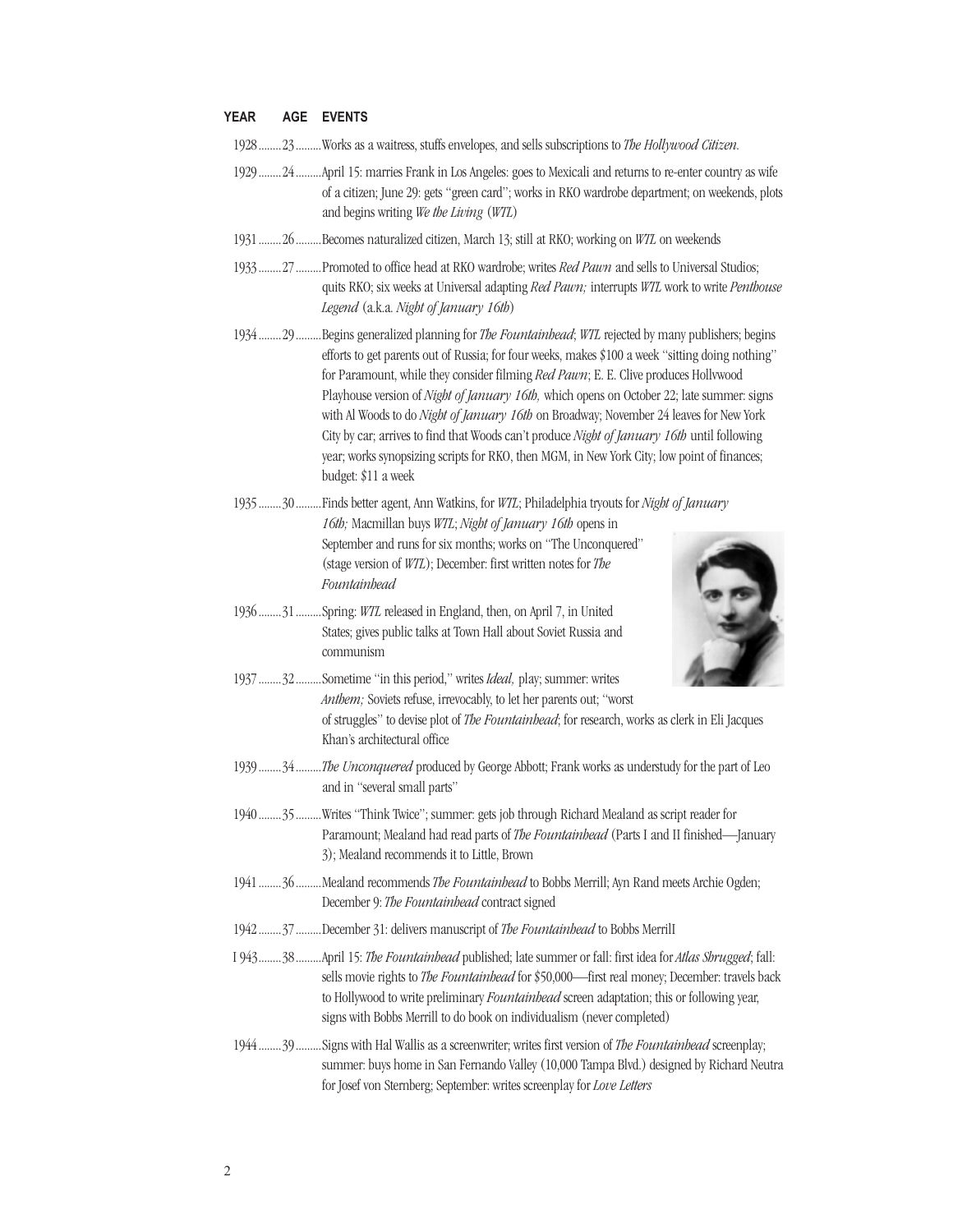## **YEAR AGE EVENTS**

- 1945........40.........Pamphleteers brings out *Anthem* (Cassell had published it previously in England); goes back to New York City for a visit; on the way back, visits Frank Lloyd Wright at Taliesin
- 1946........41.........September2:begins writingof *Atlas Shrugged*;"Only Path to Tomorrow"publishedby Reader's Digest, with their unapproved editing; writes "Notes on the History of American Free Enterprise" and "Textbook of Americanism"; *Anthem* republished by Caxton
- 1947........42.........Travelsback East togive HUAC testimony; en routedoes *Atlas Shrugged* research:drives through Colorado, along route of John Galt line; visits steel mills in Chicago and Johnstown, interviews New York Central railroad people
- 1948........43.........*The Fountainhead* movieproduction begins; employedby Warner Bros. to write final script
- 1949........44.........April12:*The Fountainhead* moviepreview; summer: movie released;goesbackto New York City for premiere
- 1950........45.........Releasedfrom Hal Wallis contract; meets the Brandens
- I 951.......46.........Meets Leonard Peikoff; October 17: moves back to New York City permanently; works full time on *Atlas Shrugged*
- 1957........52.........March: finishes*Atlas Shrugged*; October10:*Atlas Shrugged* published





- 1958........53.........Gives private lectures on fiction writing; Nathaniel Branden Lectures (later Nathaniel Branden Institute) begins; helps write "Basic Principles of Objectivism" course, and gives one lecture in, and participates in most  $Q & A$  periods, of that course through 1967; makes first notes for a proposed book on Objectivism, focusing on epistemology
- 1959.........54.........*WTL* published as a Signet paperback
- 1960........55.........Writes *For the New Intellectual*; begins speakingat colleges:"Faith andForce: The Destroyers of the Modern World" given at Yale, Columbia and Brooklyn College
- 1961........56.........March: *For the New Intellectual* published; tapes nineteen autobiographical interviews; speaksat several major universities, including Johns Hopkins, Brown, North Carolina, Princeton, Columbia and Michigan; gives "The Objectivist Ethics" at the University of Wisconsin; March 26: first Ford Hall Forum (FHF) lecture, "The Intellectual Bankruptcy of Our Age"; Anthem published as Signet paperback; December 17: second FHF lecture, "America's Persecuted Minority: Big Business"
- 1962........57.........Starts*The Objectivist Newsletter;* December16,FHF:"TheFascist New Frontier"
- 1964........59.........*Playboy* interview (March);April4,FHF:"IsAtlasShrugging?"; *The Virtue of Selfishness*  published
- 1965........60.........April18,FHF:"The New Fascism: Ruleby Consensus
- 1966........61.........*Capitalism: The Unknown Ideal* published; April 10, FHF: "Our Cultural Value Deprivation; *The Objectivist Newsletter* becomes*The Objectivist;* writes *Introduction to Objectivist Epistemology*
- 1967.........62.........Appears twice on Johnny Carson's *The Tonight Show* NBC receives 3,000 letters (only twelve are unfavorable), probably the highest response in the show's five-year history; April 16, FHF: "The Wreckage of the Consensus"; November 19, FHF: "Capitalism: The Unknown Ideal"(a.k.a. "What Is Capitalism?")
- 1968........63.........Appearson NBC's*Today*show;breaks with the Brandens; NBI closes; December8,FHF:"Of Living Death"